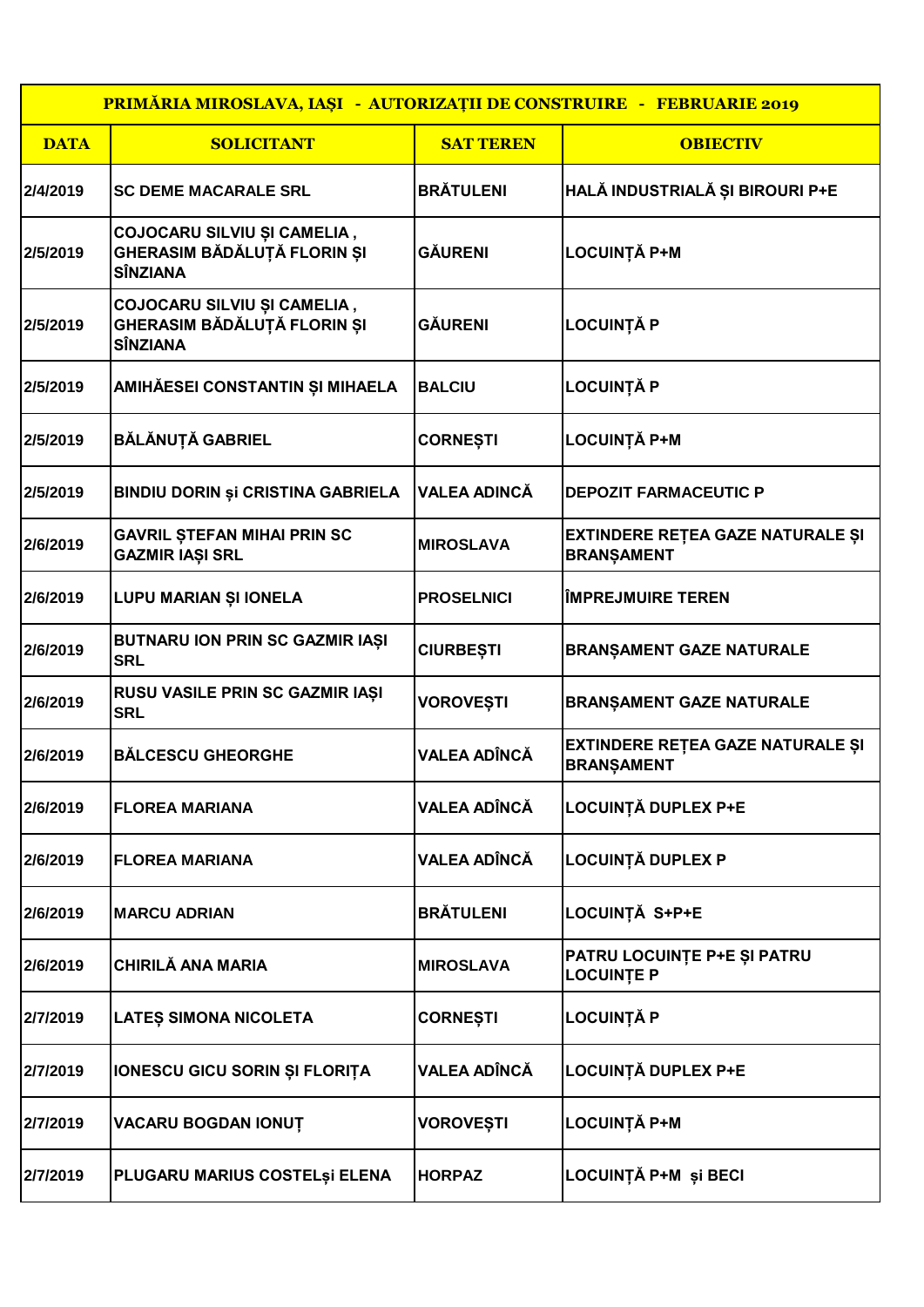| 2/8/2019  | <b>SC SUN RESIDENCE SRL PT. SC</b><br><b>DELGAZ GRID SA</b>                                 | <b>VALEA ADÎNCĂ</b>  | ALIMENTARE CU ENERGIE ELECTRICĂ<br>LOCUINȚĂ COLECTIVĂ  |
|-----------|---------------------------------------------------------------------------------------------|----------------------|--------------------------------------------------------|
| 2/8/2019  | <b>STATIUNEA DE CERCETARE-</b><br>DEZVOLTARE PT.POMICULTURĂ IAȘI<br>PRIN SC GAZMIR IAȘI SRL | <b>MIROSLAVA</b>     | <b>BRANŞAMENT GAZE NATURALE</b>                        |
| 2/11/2019 | PANAITE MIHAI PRIN SC GAZMIR IAȘI<br><b>SRL</b>                                             | <b>CIURBEȘTI</b>     | <b>BRANŞAMENT GAZE NATURALE</b>                        |
| 2/11/2019 | MURARIU MARIA PRIN SC GAZMIR IAȘI<br><b>SRL</b>                                             | <b>VOROVEȘTI</b>     | <b>BRANŞAMENT GAZE NATURALE</b>                        |
| 2/11/2019 | NIȚĂ IONEL PRIN SC GAZMIR IAȘI SRL                                                          | <b>VOROVEȘTI</b>     | <b>BRANŞAMENT GAZE NATURALE</b>                        |
| 2/11/2019 | <b>ARITON GABRIELA</b>                                                                      | <b>VALEA ADÎNCĂ</b>  | <b>LOCUINȚĂ P</b>                                      |
| 2/11/2019 | <b>MAFTEI LUCIAN DANIEL</b>                                                                 | <b>VALEA URSULUI</b> | DOUĂ LOCUINȚE DUPLEX P+E                               |
| 2/11/2019 | <b>LUNGU OLGUTA</b>                                                                         | <b>VALEA URSULUI</b> | <b>LOCUINȚĂ P+E</b>                                    |
| 2/11/2019 | <b>MOROȘANU RĂZVAN SERGIU</b>                                                               | <b>CORNEȘTI</b>      | <b>LOCUINȚĂ P+M</b>                                    |
| 2/12/2019 | <b>MACAROV ȘTEFAN ALEXANDRU,</b><br>CHIAGĂ CĂTĂLIN DORU ȘI ANCA<br><b>NICOLETA</b>          | <b>VOROVEȘTI</b>     | <b>LOCUINȚĂ P</b>                                      |
| 2/12/2019 | PFA GUZGĂ GELU                                                                              | VOROVEȘTI            | <b>PATRU LOCUINTE P</b>                                |
| 2/12/2019 | BĂCANU CĂTĂLIN ȘI ANA                                                                       | VALEA ADÎNCĂ         | <b>LOCUINȚĂ P+M</b>                                    |
| 2/13/2019 | <b>PEGESCU CLAUDIU VASILE</b>                                                               | <b>HORPAZ</b>        | EXTINDERE REȚEA GAZE NATURALE ȘI<br><b>BRANSAMENT</b>  |
| 2/13/2019 | <b>BUCȘĂ BIANCA GEORGIANA</b>                                                               | <b>CORNEȘTI</b>      | <b>LOCUINȚĂ P</b>                                      |
| 2/13/2019 | RUSU IOAN SEBASTIAN ȘI RUSU<br><b>SIMONA</b>                                                | <b>BALCIU</b>        | <b>DOUĂ LOCUINȚE BECI+P</b>                            |
| 2/14/2018 | <b>MACAROV STEFAN ALEXANDRU,</b><br>CHIAGĂ CĂTĂLIN DORU ȘI ANCA<br><b>NICOLETA</b>          | <b>VOROVEȘTI</b>     | <b>LOCUINȚĂ P</b>                                      |
| 2/14/2019 | PĂDURARU VICTOR CONSTANTIN                                                                  | VALEA ADÎNCĂ         | <b>LOCUINȚĂ P+M</b>                                    |
| 2/14/2019 | MINEAȚĂ CĂTĂLIN ȘI CRISTINA<br><b>MIHAELA</b>                                               | <b>DANCAŞ</b>        | <b>GARAJ</b>                                           |
| 2/14/2019 | MINEAȚĂ CĂTĂLIN ȘI CRISTINA<br><b>MIHAELA</b>                                               | <b>DANCAŞ</b>        | <b>DEMOLARE C-TIE EXISTENTĂ</b>                        |
| 2/15/2019 | <b>CUZMICIOV LILIANA</b>                                                                    | <b>EXTRAVILAN</b>    | ANEXĂ A EXPLOATAȚIEI AGRICOLE,<br><b>SAIVAN BOVINE</b> |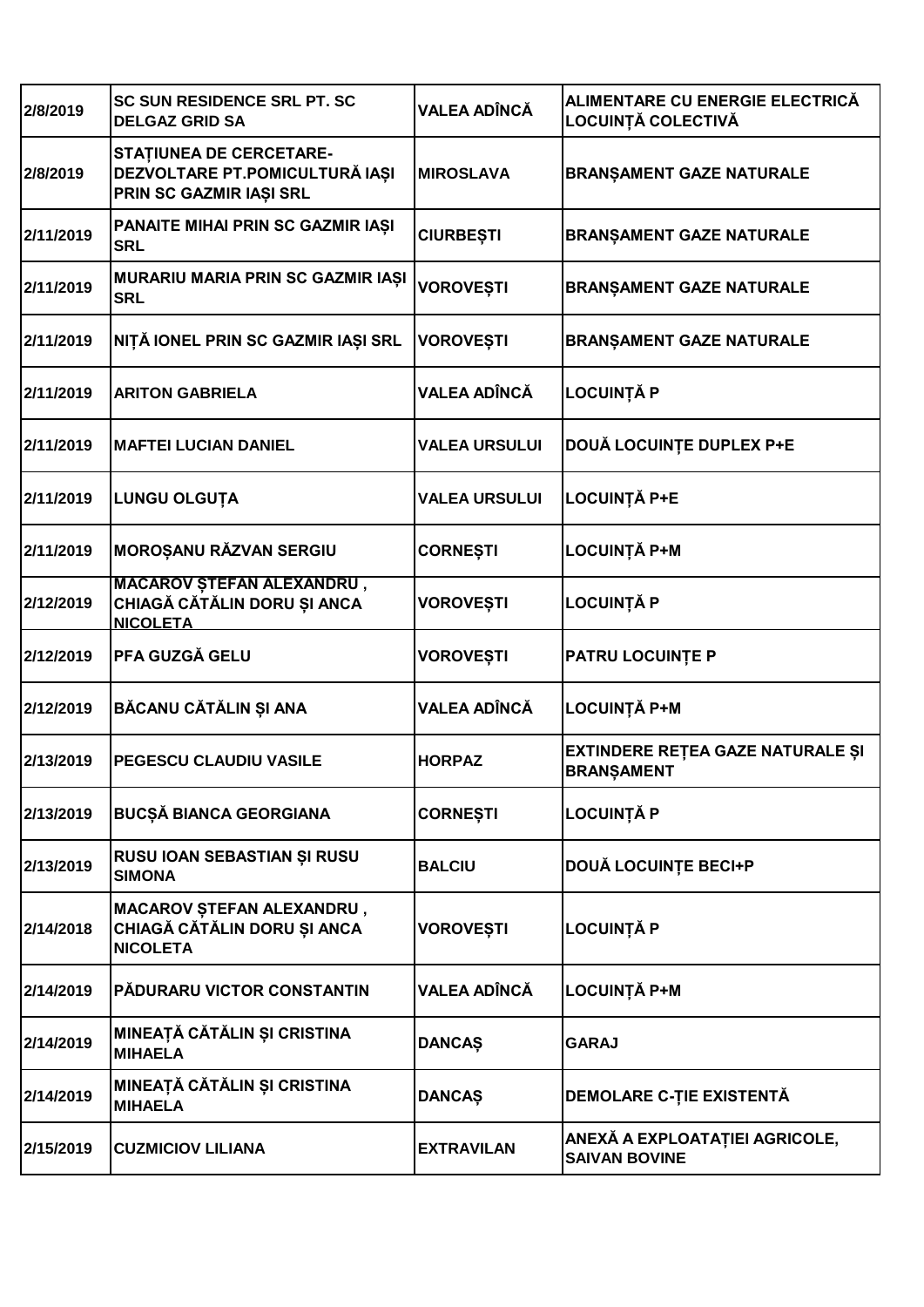| 2/15/2019 | PRIMĂRIA MIROSLAVA                                              | <b>MIROSLAVA</b>     | <b>DEMOLARE</b><br>C5,C11,C12,C13,C14,C17,C18,C20,C21,<br>DIN CADRUL GRUPULUI ȘCOLAR<br><b>AGRICOL MIHAIL KOGĂLNICEANU SAT</b><br>MIROSLAVA, COMUNA MIROSLAVA,<br><b>JUD. IASI</b> |
|-----------|-----------------------------------------------------------------|----------------------|------------------------------------------------------------------------------------------------------------------------------------------------------------------------------------|
| 2/18/2019 | <b>IFRIM TIBERIU VASILE ȘI IFRIM</b><br><b>CLAUDIA NICOLETA</b> | VALEA ADÎNCĂ         | EXTINDERE LOCUINȚĂ EXISTENTĂ<br><b>CONF.AC153/2012</b>                                                                                                                             |
| 2/18/2019 | <b>SC INTERMAG SRL</b>                                          | <b>VALEA ADÎNCĂ</b>  | <b>BAZIN-REZERVOR DE APĂ INCENDIU</b>                                                                                                                                              |
| 2/18/2019 | <b>BUDUSANU ADRIAN GABRIEL</b>                                  | <b>HORPAZ</b>        | <b>LOCUINȚĂ P+E</b>                                                                                                                                                                |
| 2/19/2019 | VACARU BOGDAN IONUT                                             | <b>VOROVEȘTI</b>     | <b>DEMOLARE C2</b>                                                                                                                                                                 |
| 2/19/2019 | DASCĂLU DRAGOȘ IONUȚ ȘI ANCA<br><b>ELENA</b>                    | <b>VOROVEȘTI</b>     | LOCUINȚĂ P ȘI ANEXĂ                                                                                                                                                                |
| 2/19/2019 | <b>SC LA PRINCIPE GROUP SRL</b>                                 | <b>VALEA URSULUI</b> | <b>LOCUINȚĂ P</b>                                                                                                                                                                  |
| 2/19/2019 | <b>SC LA PRINCIPE GROUP SRL</b>                                 | <b>VALEA URSULUI</b> | <b>LOCUINȚĂ P</b>                                                                                                                                                                  |
| 2/19/2019 | <b>SC LA PRINCIPE GROUP SRL</b>                                 | <b>VALEA URSULUI</b> | <b>LOCUINȚĂ P</b>                                                                                                                                                                  |
| 2/19/2019 | <b>SC LA PRINCIPE GROUP SRL</b>                                 | <b>VALEA URSULUI</b> | <b>LOCUINȚĂ P</b>                                                                                                                                                                  |
| 2/19/2019 | <b>MERLĂ NADIA MIHAELA</b>                                      | <b>VALEA ADÎNCĂ</b>  | <b>DOUĂ LOCUINȚE P+M</b>                                                                                                                                                           |
| 2/19/2019 | <b>SC LA PRINCIPE GROUP SRL</b>                                 | <b>VALEA URSULUI</b> | <b>LOCUINȚĂ P</b>                                                                                                                                                                  |
| 2/20/2019 | <b>SC GRAL CONSTRUCT SRL</b>                                    | <b>VALEA ADÎNCĂ</b>  | <b>14 LOCUINTE TRIPLEX P+E+M</b>                                                                                                                                                   |
| 2/21/2019 | <b>SC ALGINA ELECTRIC SRL</b>                                   | <b>VALEA ADÎNCĂ</b>  | <b>LOCUINȚĂ DUPLEX P+E</b>                                                                                                                                                         |
| 2/22/2019 | DONISA MIHAI ȘI IONELA CLAUDIA                                  | VOROVEȘTI            | SCHIMBARE DESTINAȚIE DIN ANEXĂ A<br>EXPLOATAȚIEI AGRICOLE ÎN LOCUINȚĂ<br>$P+M$                                                                                                     |
| 2/22/2019 | <b>SC MADRAS COMP SRL</b>                                       | <b>BRĂTULENI</b>     | HALĂ PENTRU SHOWROOM ȘI ATELIERE<br><b>REPARATII</b>                                                                                                                               |
| 2/22/2019 | <b>FRUNZARU MIHAI</b>                                           | <b>PROSELNICI</b>    | <b>DEMOLARE C1</b>                                                                                                                                                                 |
| 2/22/2019 | VERDEŞ MIHAI ŞI VERONIA                                         | VOROVEȘTI            | <b>LOCUINȚĂ P</b>                                                                                                                                                                  |
| 2/22/2019 | <b>POPA GEORGE</b>                                              | <b>MIROSLAVA</b>     | LOCUINȚĂ S+P+M                                                                                                                                                                     |
| 2/22/2019 | RUSU IOAN SEBASTIAN ȘI RUSU<br><b>SIMONA</b>                    | <b>BALCIU</b>        | <b>DOUĂ LOCUINȚE BECI+P</b>                                                                                                                                                        |
| 2/27/2019 | GUGULICĂ ION ȘI LIDIA GABRIELA                                  | <b>HORPAZ</b>        | <b>LOCUINȚĂ P</b>                                                                                                                                                                  |
| 2/27/2019 | <b>LUCA ANDREEA SILVIA</b>                                      | <b>EXTRAVILAN</b>    | ANEXĂ A EXPLOATAȚIEI AGRICOLE                                                                                                                                                      |
| 2/27/2019 | SC GAZMIR IAȘI SRL                                              | <b>MIROSLAVA</b>     | <b>EXTINDERE REȚEA GAZE NATURALE</b>                                                                                                                                               |
| 2/27/2019 | <b>BUDUȘANU ADRIAN GABRIEL</b>                                  | <b>HORPAZ</b>        | <b>LOCUINȚĂ P+E</b>                                                                                                                                                                |
| 2/27/2019 | <b>BACIU ȘTEFAN ȘI MARIA CRISTINA</b>                           | <b>HORPAZ</b>        | <b>LOCUINȚĂ P</b>                                                                                                                                                                  |